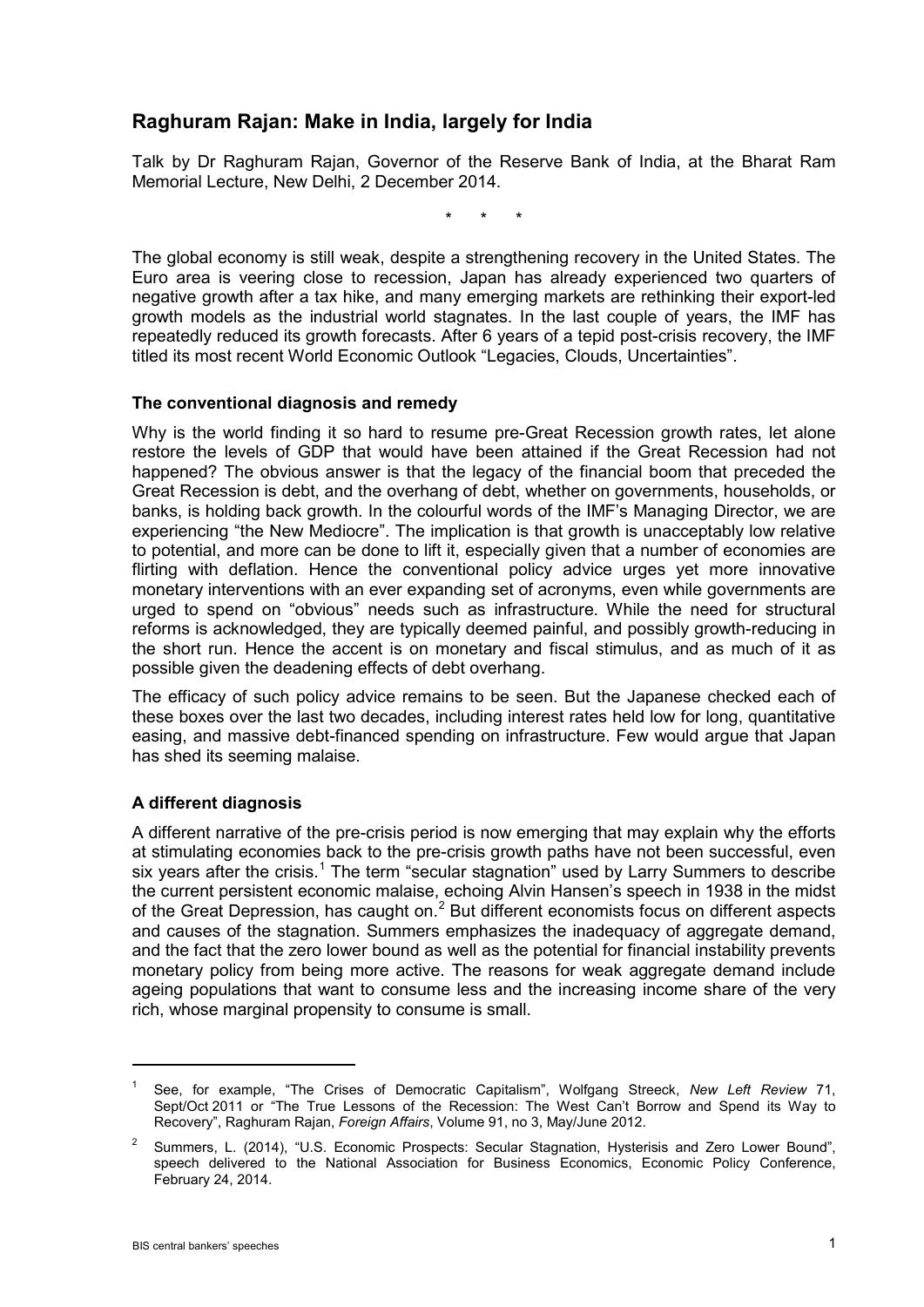Tyler Cowen and Robert Gordon on the other hand, emphasize a weak supply potential.<sup>[3](#page-1-0)</sup> They argue that the post-World War II years were an aberration because growth was helped in industrial countries by reconstruction, the spread of technologies such as electricity, telephones, and automobiles, rising educational attainment, higher labour participation rates as women entered the work force, a restoration of global trade, and increasing investments of capital. However, post-war total factor productivity growth – the part of growth stemming from new ideas and methods of production – fell from its 1920–50 high. More recently, not only has productivity growth fallen further, but growth has been held back by the headwinds of plateauing education levels and labour participation rates, as well as a shrinking labour force in some countries because of population ageing.

It is obvious from these lists of factors that it is hard to disentangle the effects of weak aggregate demand from slow growth in potential supply. Population ageing contributes to both. Indeed, one may cause the other. For example, anticipating a slowdown in growth potential, households, worried about impending retirement in the face of promised social security entitlements that are unlikely to be delivered upon, may try and build savings. This will depress demand further. Conversely, anticipated weak demand may reduce incentives for corporations to invest, causing supply potential to grow more slowly.

Whatever the reasons for slow underlying growth starting in the 1970s, the traditional adverse consequences such as the growing unemployment of the system's outsiders such as immigrants and the youth was compounded by the growing realization that economies could also not deliver on social security promises without growth. These promises, as sociologist Wolfgang Streeck writes, were made to the wider public during the growth years of the 1960s when visions of a "Great Society" seemed attainable.[4](#page-1-1) Promises have been augmented since then by increases in pension and old age healthcare commitments to public sector workers. These have been made to avert budget-breaking wage increases, but they have created huge liabilities for the future, which is approaching fast.

Growth therefore became an imperative, and with underlying growth slow from the 1970s on, governments began to spend more to stimulate the economy. With supply potential also stagnant, the spending translated into inflation, which spiralled upwards. Streeck argues that industrial country successes in curbing inflation in the 1980s meant something else had to take the place of the inflation tax in financing spending. And that was debt, first public debt, then as governments narrowed fiscal deficits, an encouragement to the private sector to take on debt. Growing leverage of all kinds, whether on banks, corporates, households, or governments, led to the financial crisis of 2008–11. Some of the private debt has morphed into government liabilities, but the overall level of debt in industrial countries as a fraction of GDP is still growing. $5$ 

Governments that are not forced by market pressures to undertake productivity-enhancing reforms prefer to delay them. As a result, overall debt is still growing because the policies of "*reaching for growth*" through monetary and fiscal stimulus have not abated. Further complicating all this is a growing sense amongst the middle class that they need quality higher education and training to not slip back into the ranks of the poor, but the poor quality early education they have received, as well as the prohibitive cost of quality higher education, puts better livelihoods out of reach. Populist middle class movements, as epitomized by the Tea Party in the United States or UKIP in the United Kingdom, reflect these worries. The possibility of a backlash against technology, global finance, and foreign

-

<span id="page-1-0"></span><sup>3</sup> Tyler Cowen (2013), *The Great Stagnation,* Ebook*,* Gordon, R. (2012), "Is US Economic Growth Over? Faltering Innovation Confronts Six Headwinds", NBER Working Paper 18315.

<span id="page-1-1"></span>Cited in footnote 1.

<span id="page-1-2"></span><sup>5</sup> Luigi Buttiglione, Philip Lane, Lucrezia Reichlin and Vincent Reinhart, *Deleveraging? What Deleveraging?,*  2014, Geneva Reports on the World Economy.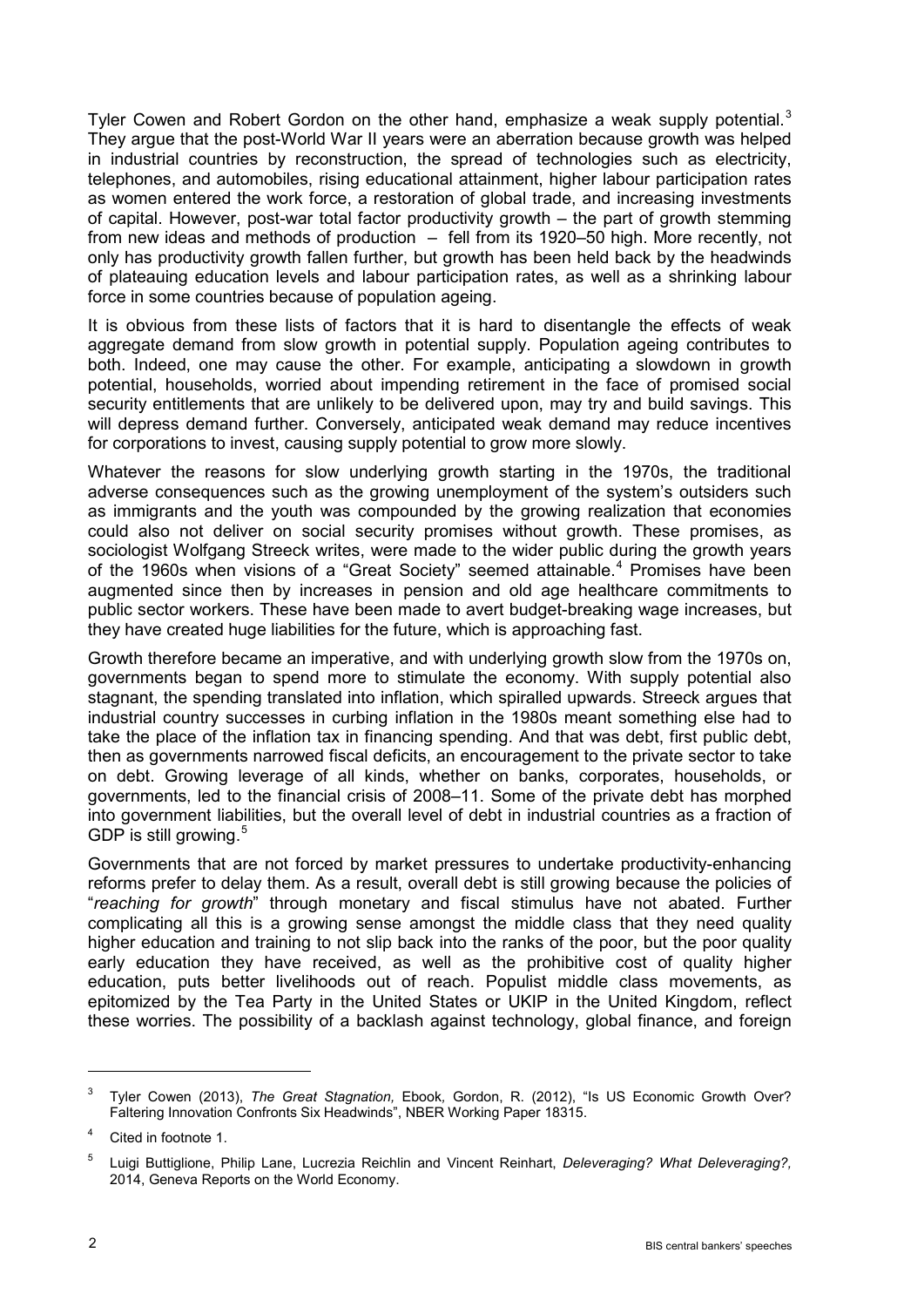immigration and trade, which the middle class is led to believe are responsible for its plight, is very real.

The mediocre economic outlook might change. Strong US growth could pull the world out its funk, while low oil prices could also give a substantial boost to aggregate demand. The industrial world may well muddle through for a while before it figures how to harness and monetize (as well as measure) new technologies. New well-paying middle class jobs that we cannot imagine today may emerge once again, as they always have. But overall, there is a palpable sense of gloom in the industrial world, a belief that growth is unlikely to be strong enough to satisfy for the foreseeable future.

If secular stagnation persists, industrial countries will have to figure out how to restructure their promises, whether debt, social security, or low taxes, and how to distribute the burden. After filing for bankruptcy, the city of Detroit in the United States has already had to make tough choices, between servicing its pensioners or its debt, keeping its museums open or its police force intact. More such difficult decisions will have to be made.

## **What about emerging markets?**

Slow industrial country growth has made more difficult a traditional development path for emerging markets – export-led growth. Indeed, in the last decade, even as China developed on the back of its exports to industrial countries, other emerging markets flourished as they exported to China. Emerging markets now have to rely once again on domestic demand, always a difficult task because of the temptation to overstimulate. That task has become more difficult because of the abundance of liquidity sloshing around the world as a result of ultra-accommodative monetary policies in industrial countries. Any signs of growth can attract foreign capital, and if not properly managed, these flows can precipitate a credit and asset price boom and exchange rate overvaluation. When industrial country monetary policies are eventually tightened, some of the capital is likely to depart emerging market shores. Emerging markets have to take extreme care to ensure they are not vulnerable at that point.

What implications should an emerging economy like India, which has weathered the initial squalls of the "taper tantrums" of the summer of 2013, take away for its policies over the medium term? I would focus on four: 1) Make in India; 2) Make for India; 3) Ensure transparency and stability of the economy; and 4) Work towards a more open and fair global system.

## **Lessons for India**

## *1) Make in India*

The government has the commendable aim of making more in India. This means improving the efficiency of producing in India, whether of agricultural commodities, mining, manufacturing, or services.

To achieve this goal, it has to implement its ambitious plans on building out infrastructure. This includes

- Physically linking every corner of the country to domestic and international markets through roads, railways, ports and airports. The kind of economic activity that is generated when a pukka all-weather road is built into a village – the explosion of horticulture, poultry, and dairy farming, the opening of clothing and assorted goods shops, the increasing use of powered vehicles  $-$  is extraordinary, as is the kind of activity that emerges around national highways.
- Ensuring the availability of inputs such as power, minerals, and water at competitive prices.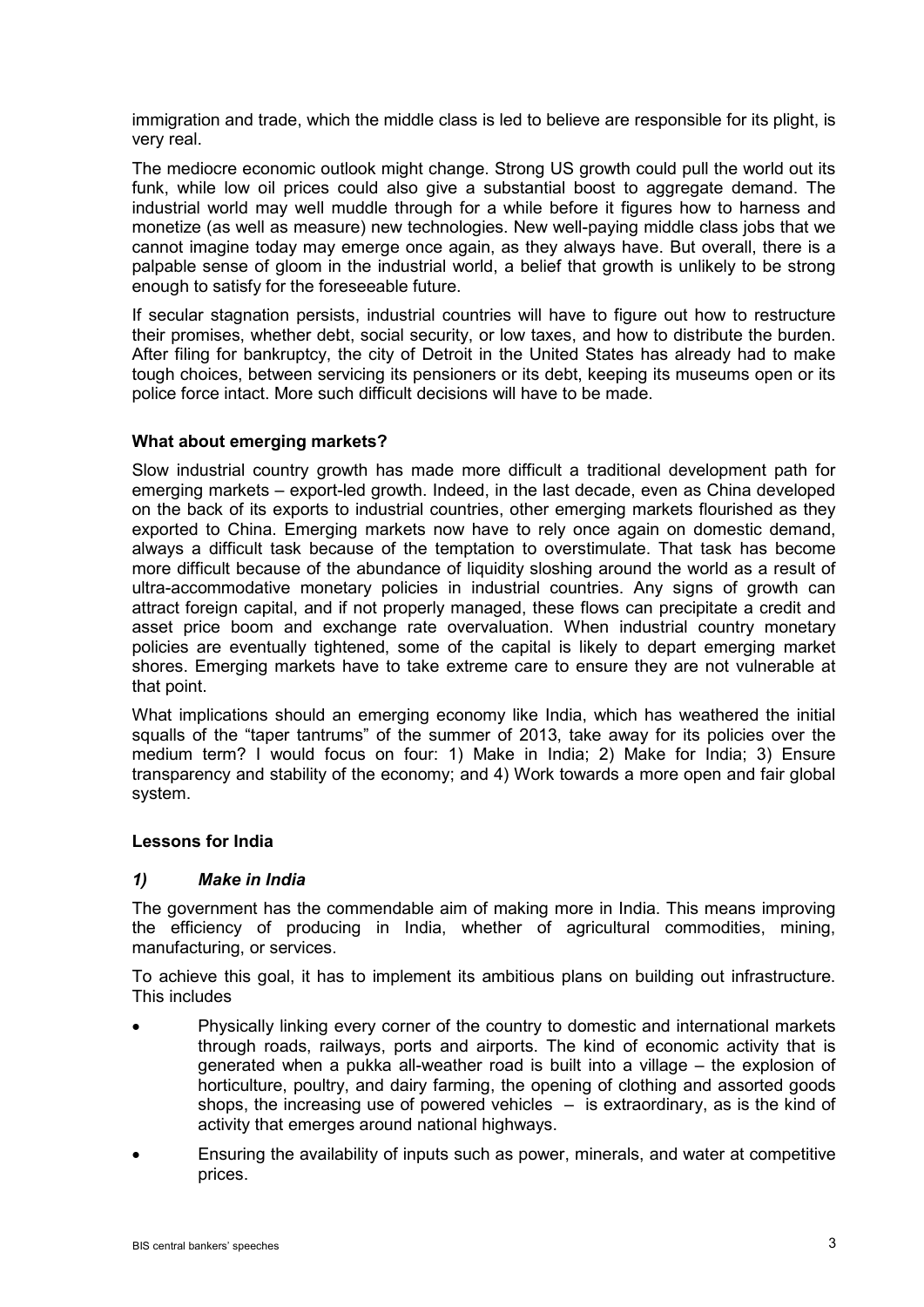- Linking everyone electronically and financially to the broader system through mobiles, broadband, and intermediaries such as business correspondents.
- Encouraging the development of public institutions such as markets, warehouses, regulators, information aggregators and disseminators, etc.
- Making possible affordable and safe homes and workplaces.

A second necessity for increasing productivity in India is to improve human capital. This requires enhancing the quality and spread of health care, nutrition, and sanitation to start with so that people are healthy and able. People also need better and more appropriate education, skills that are valued in the labour markets, and jobs where firms have the incentive to invest more in their learning.

The government is examining the cost of doing business in India with a view to bring it down. The woes of the small entrepreneur, as she confronts the myriad mysterious regulations that govern her, and the numerous inspectors who have the power of closing her down, are well known. The petty bureaucrat, empowered by these regulations, can become a tyrant. It is appropriate that the government intends to make him help business rather than hinder it. As regulators, we too have to continuously examine the costs and benefits of the regulations we impose.

Finally, we need make access to finance easier. I have spoken about that in other contexts, and will not dwell on it here. Before I move on, let me add some caveats.

There is a danger when we discuss "Make in India" of assuming it means a focus on manufacturing, an attempt to follow the export-led growth path that China followed. I don't think such a specific focus is intended.

First, as I have just argued, slow growing industrial countries will be much less likely to be able to absorb a substantial additional amount of imports in the foreseeable future. Other emerging markets certainly could absorb more, and a regional focus for exports will pay off. But the world as a whole is unlikely to be able to accommodate another export-led China.

Second, industrial countries themselves have been improving capital-intensive flexible manufacturing, so much so that some manufacturing activity is being "re-shored". Any emerging market wanting to export manufacturing goods will have to contend with this new phenomenon. Third, when India pushes into manufacturing exports, it will have China, which still has some surplus agricultural labour to draw on, to contend with. Export-led growth will not be as easy as it was for the Asian economies who took that path before us.

I am not advocating export pessimism here – India has been extremely successful at carving out its own areas of comparative advantage, and will continue to do so. Instead, I am counselling against an export led strategy that involves subsidizing exporters with cheap inputs as well as an undervalued exchange rate, simply because it is unlikely to be as effective at this juncture. I am also cautioning against picking a particular sector such as manufacturing for encouragement, simply because it has worked well for China. India is different, and developing at a different time, and we should be agnostic about what will work.

More broadly, such agnosticism means creating an environment where all sorts of enterprise can flourish, and then leaving entrepreneurs, of whom we have plenty, to choose what they want to do. Instead of subsidizing inputs to specific industries because they are deemed important or labour intensive, a strategy that has not really paid off for us over the years, let us figure out the public goods each sector needs, and strive to provide them. For instance, SMEs might benefit much more from an agency that can certify product quality, or a platform to help them sell receivables, or a state portal that will create marketing web sites for them, than from subsidized credit. The tourist industry will probably benefit more from visa on arrival and a strong transportation network than from the tax sops they usually demand.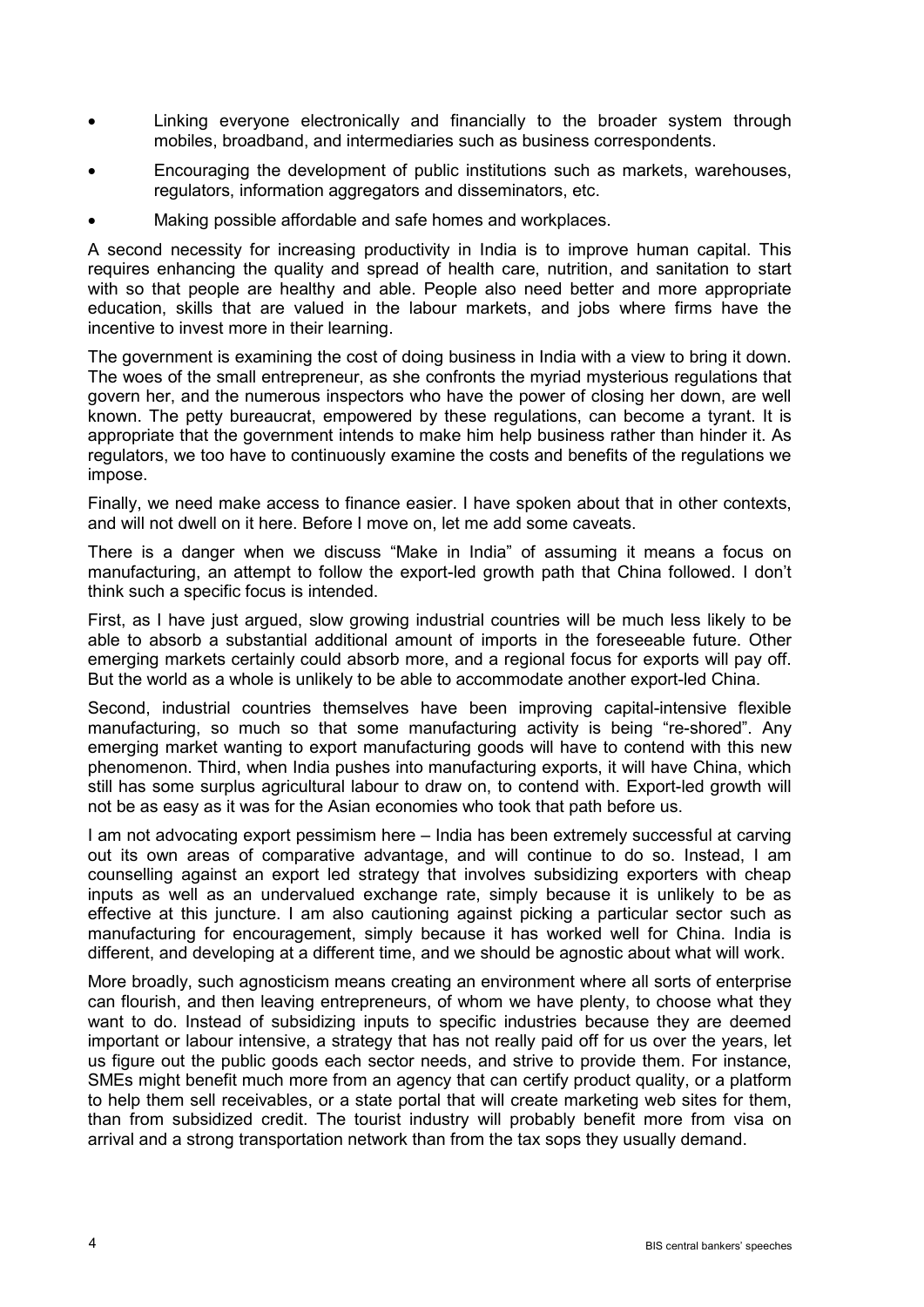A second possible misunderstanding is to see "Make in India" as a strategy of import substitution through tariff barriers. This strategy has been tried and it has not worked because it ended up reducing domestic competition, making producers inefficient, and increasing costs to consumers. Instead, "Make in India" will typically mean more openness, as we create an environment that makes our firms able to compete with the rest of the world, and encourages foreign producers to come take advantage of our environment to create jobs in India.

# *2) Make for India*

If external demand growth is likely to be muted, we have to produce for the internal market. This means we have to work on creating the strongest sustainable unified market we can, which requires a reduction in the transactions costs of buying and selling throughout the country. Improvements in the physical transportation network I discussed earlier will help, but so will fewer, but more efficient and competitive intermediaries in the supply chain from producer to the consumer. A well designed GST bill, by reducing state border taxes, will have the important consequence of creating a truly national market for goods and services, which will be critical for our growth in years to come.

Domestic demand has to be financed responsibly, as far as possible through domestic savings. Our banking system is undergoing some stress. Our banks have to learn from past mistakes in project evaluation and structuring as they finance the immense needs of the economy. They will also have to improve their efficiency as they compete with new players such as the recently licensed universal banks as well as the soon-to-be licensed payment banks and small finance banks. At the same time, we should not make their task harder by creating impediments in the process of turning around, or recovering, stressed assets. The RBI, the government, as well as the courts have considerable work to do here.

We also have to work on spreading financial services to the excluded, for once they learn how to manage finances and save they can be relied on to borrow responsibly. New institutions and new products to seek out financial savings in every corner of the country will also help halt the erosion in household savings rates, as will a low and stable inflation rate. The income tax benefits for an individual to save have been largely fixed in nominal terms till the recent budget, which means the real value of the benefits have eroded. Some budgetary incentives for household savings could help ensure that the country's investment is largely financed from domestic savings.

# *3) Ensure transparency and stability of the economy*

As I argued earlier in the speech, even developed countries like Portugal and Spain have been singularly unable to manage domestic demand. Countries tend to overstimulate, with large fiscal deficits, large current account deficits, high credit and asset price growth, only to see growth collapse as money gets tight. The few countries that have avoided such booms and busts typically have done so with sound policy frameworks.

As a country that does not belong to any power blocks, we do not ever want to be in a position where we need multilateral support. It will be all the more important to get our policy frameworks right.

Clearly, a sound fiscal framework around a clear fiscal consolidation path is critical. The Dr Bimal Jalan Committee's report will provide a game plan for the former, while the government has clearly indicated its intent to stick to the fiscal consolidation path that has been laid out. Whether we need more institutions to ensure deficits stay within control and the quality of budgets is high, is something worth debating. A number of countries have independent budget offices/committees that opine on budgets. These offices are especially important in scoring budgetary estimates, including unfunded long term liabilities that the industrial countries have shown are so easy to contract in times of growth and so hard to actually deliver.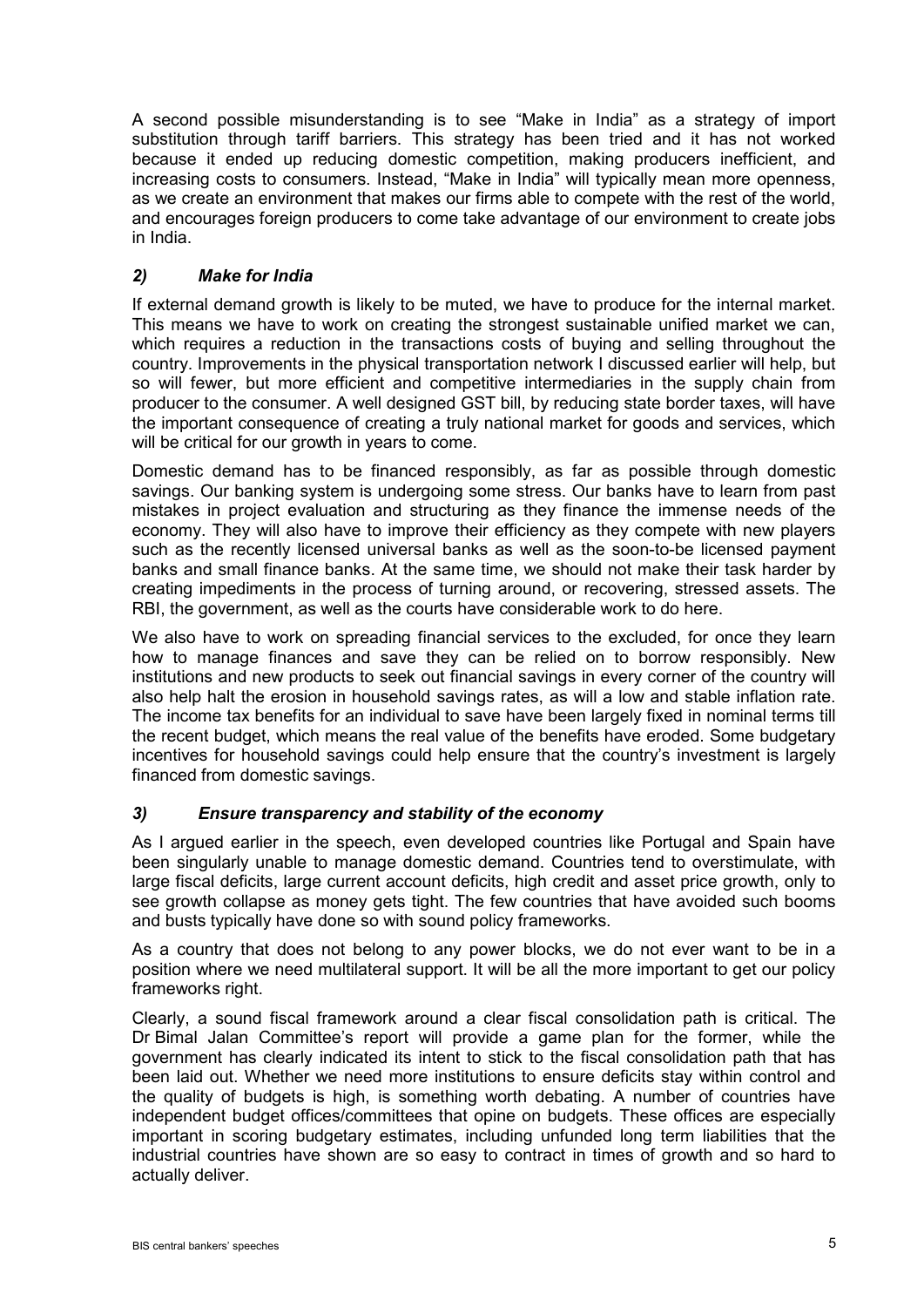On the monetary side, a central bank focused primarily on keeping inflation low and stable will ensure the best conditions for growth. In reacting to developments, however, the central bank has to recognize that emerging markets are not as resilient as industrial economies. So the path of disinflation cannot be as steep as in an industrial economy because an emerging market is more fragile, and people's buffers and safety nets are thinner. A "Volker" like disinflation was never on the cards in India, but an Urjit Patel glide path fits us very well, ensuring moderate growth even while we disinflate. Going forward, we will discuss an appropriate timeline with the government in which the economy should move to the centre of the medium term inflation band of 2–6%.

In addition to inflation, however, a central bank has to pay attention to financial stability. This is a secondary objective, but it may become central if the economy enters a low-inflation credit and asset price boom. Financial stability sometimes means regulators, including the central bank, have to go against popular sentiment. The role of regulators is not to boost the Sensex but to ensure that the underlying fundamentals of the economy and its financial system are sound enough for sustainable growth. Any positive consequences to the Sensex are welcome but are only a collateral benefit, not the objective.

Finally, India will, for the foreseeable future, run a current account deficit, which means we will need net foreign financing. The best form of financing is long term equity, that is, Foreign Direct Investment (FDI), which has the additional benefit of bringing in new technologies and methods. While we should not be railroaded into compromising India's interest to attract FDI – for example, the requirements to patent a medicine in India are perfectly reasonable, no matter what the international drug companies say – we should ensure policies are transparent and redress quick. If we make it easier for young Indian companies to do business, we will also make it easier for foreign companies to invest, for after all both are outsiders to the system. This means a transparent and quick legal process to deal with contractual disputes, and a proper system of bankruptcy to deal with distress. Both are issues the government has taken on.

Let me turn finally to the international framework.

## *4) Work towards a more open and fair global system*

As a country that does not belong to any power block, and that does not export vital natural resources but is dependent on substantial commodity imports, India needs an open, competitive and vibrant system of international trade and finance. Our energy security, for example, lies not in owning oil assets in remote fragile countries but in ensuring the global oil market works well and is not disrupted. We need strong independent multilateral institutions that can play the role of impartial arbiter in facilitating international economic transactions.

Unfortunately, the international monetary system is still dominated by the frameworks put in place in the past by industrial countries, and its governance is still dominated by their citizens. To be fair, it is changing, albeit slowly. But there is a more immediate reason for faster change. With slow growth, as well as the need to finance large debt loads, the interest of industrial countries in an open global system cannot be taken for granted. For instance, regulations that have the appearance of shoring up safety and soundness of the industrial country financial system may have the collateral effect of discouraging investment in emerging market assets. We have to recognize that slow growth may direct industrial economy policymakers' attention inwards, even while politics turns protectionist. The multilateral governance system, still dominated by industrial countries, may not provide a sufficient defence of openness.

Emerging markets may therefore have the responsibility of keeping the global economy open. For this, not only do emerging markets have to work on quota and management reforms in the multilateral institutions, but they also have to work on injecting new agendas, new ideas, and new thinking into the global arena. No longer will it suffice for India to simply object to industrial country proposals, it will have to put some of its own on the table. And this